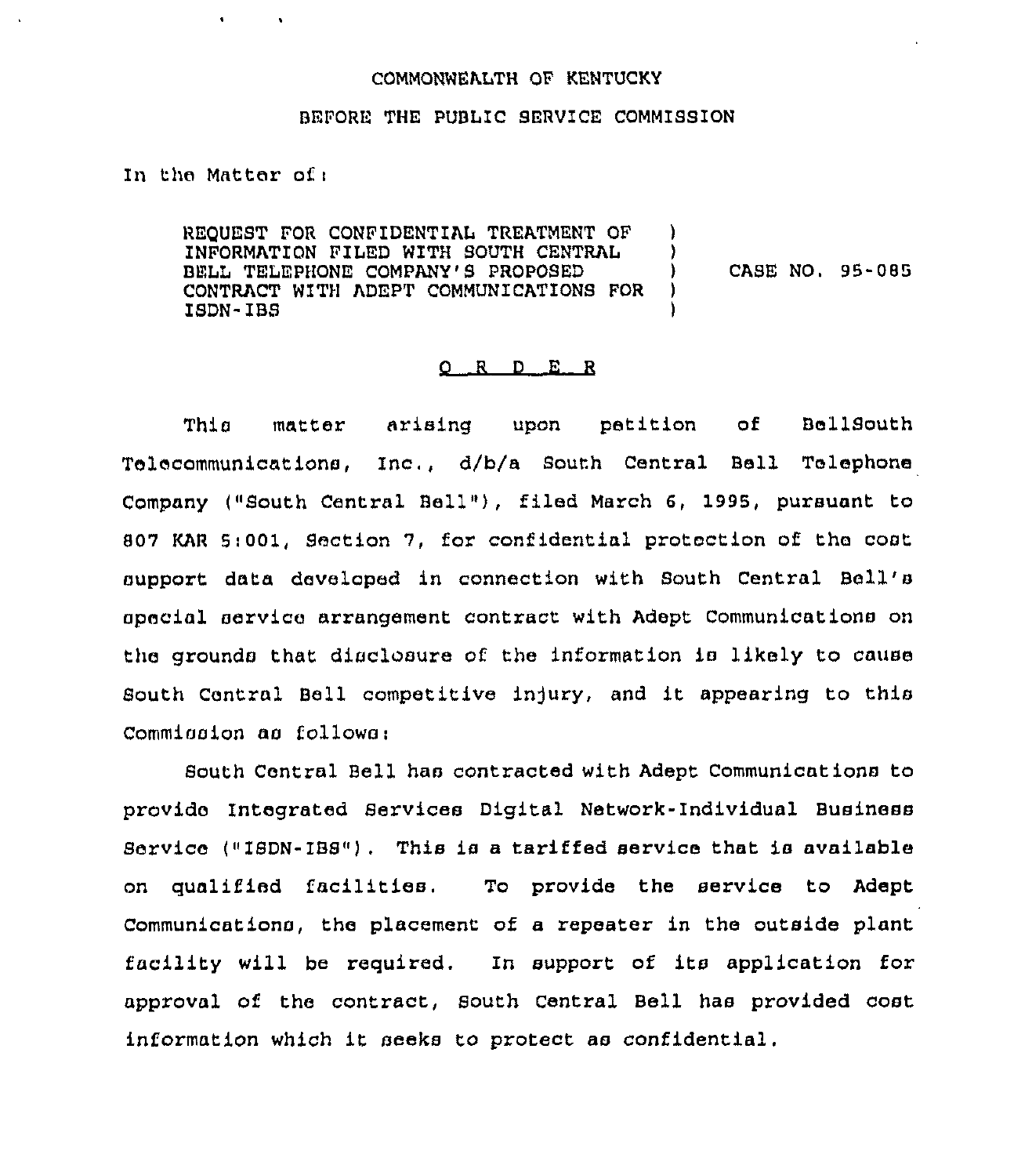The information sought to be protected is not known outside South Central Bell and ia not disseminated within South Central Bell except to those employeea who have a legitimate business need to know and act upon the information, South Central Bell seeks to preserve and protect the confidentiality of the information through all appropriate means, including the maintenance of appropriate security at its offices.

 $\mathbf{v}$  .

KRS 61,872(I) requires information filed with the Commission to be available for public inspection unless specifically exempted by statute, Exemptions from this requirement are provided in KRS 61,676(1), This section of the statute exempts 12 categories of information, One category, exempted in subparagraph (c) (1) are "records ...generally recognised as confidential or proprietary, which if openly disclosed would permit an unfair commercial advantage to competitors of the entity that disclosed the records;  $\ldots$ ... To qualify for the exemption it must be established that disclosure of the information is likely to cause substantial competitive harm to the party from whom the information was obtained. To satisfy this test, the party claiming confidentiality must demonstrate actual competition and a likelihood of substantial competitive ln)ury if the information is disclosed. Competitive injury occurs when disclosure of the information gives competitors an unfair business advantage,

ISDN-1BS service allows business customers to transmit voice and data over ISDN channels through the exchange network. This service is an alternative to other local exchange service

-2-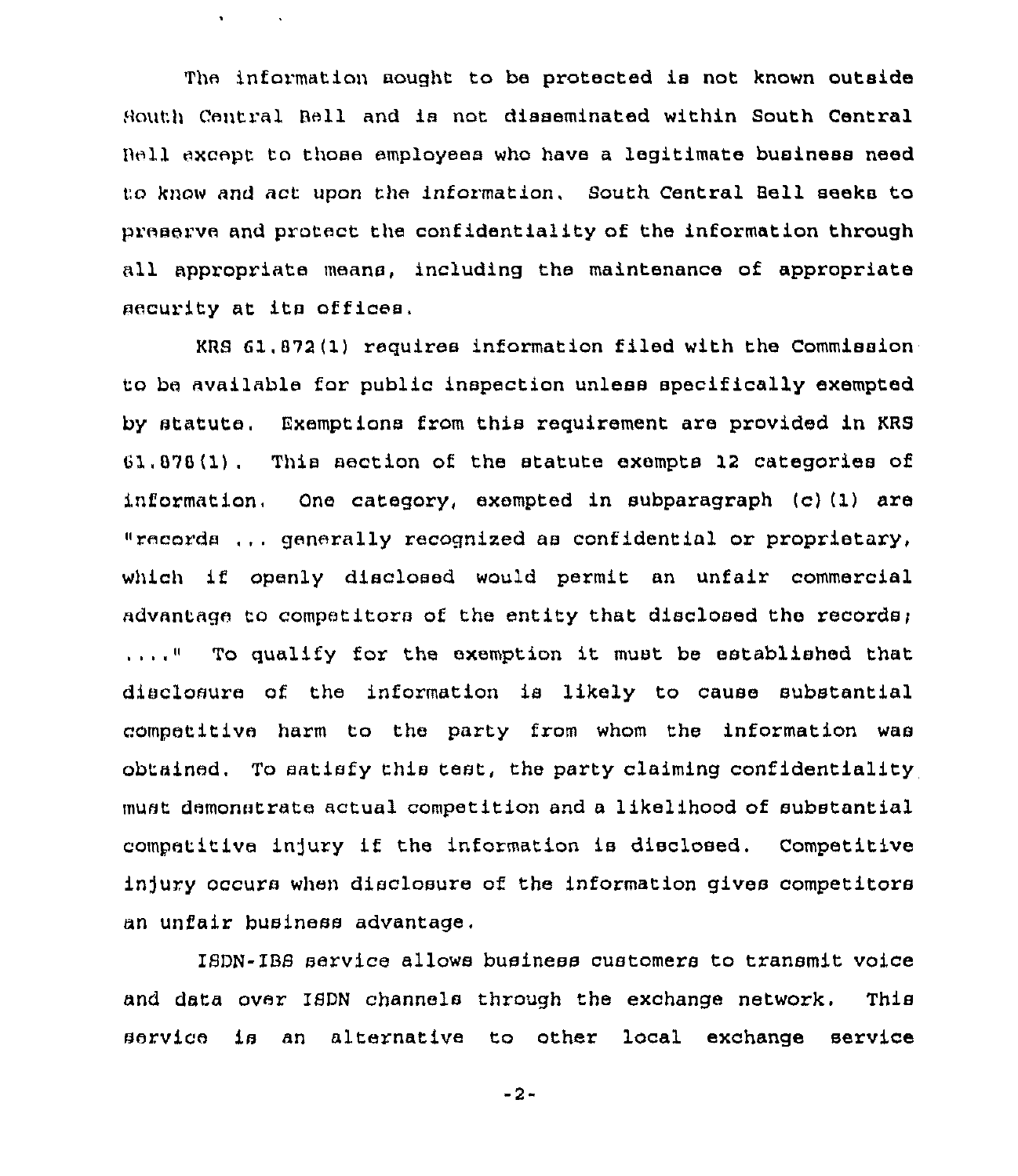offerings, private line/data services, and dedicated private line networks. South Central Bell's competitors for local exchange service are cellular carriers who may also provide cellular data services and will soon include providers of personal communications services, cable TV providers, and alternate access providers. South Central Bell's competitors for private line/data services and networks are interexchange carriers, resellers, and vendors of microwave, digital radio, fiber, VSAT, and other wireless equipment and services. The information sought to be protected would enable such competitors to determine South Central Bell's cost and contribution from the service which they could use in developing market strategies to the detriment of South Central Bell. Therefore, disclosure of the information is likely to cause South Central Bell competitive injury and the information should ba protected ae confidential.

This Commission being otherwise sufficiently advised,

IT IS ORDERED that the cost support data developed by South Central Bell in connection with its special service contract with Adept Communications, which South Central Bell has petitioned to be withheld from public disclosure, shall be held and retained by this Commission as confidential and shall not be open for public inspection.

-3-